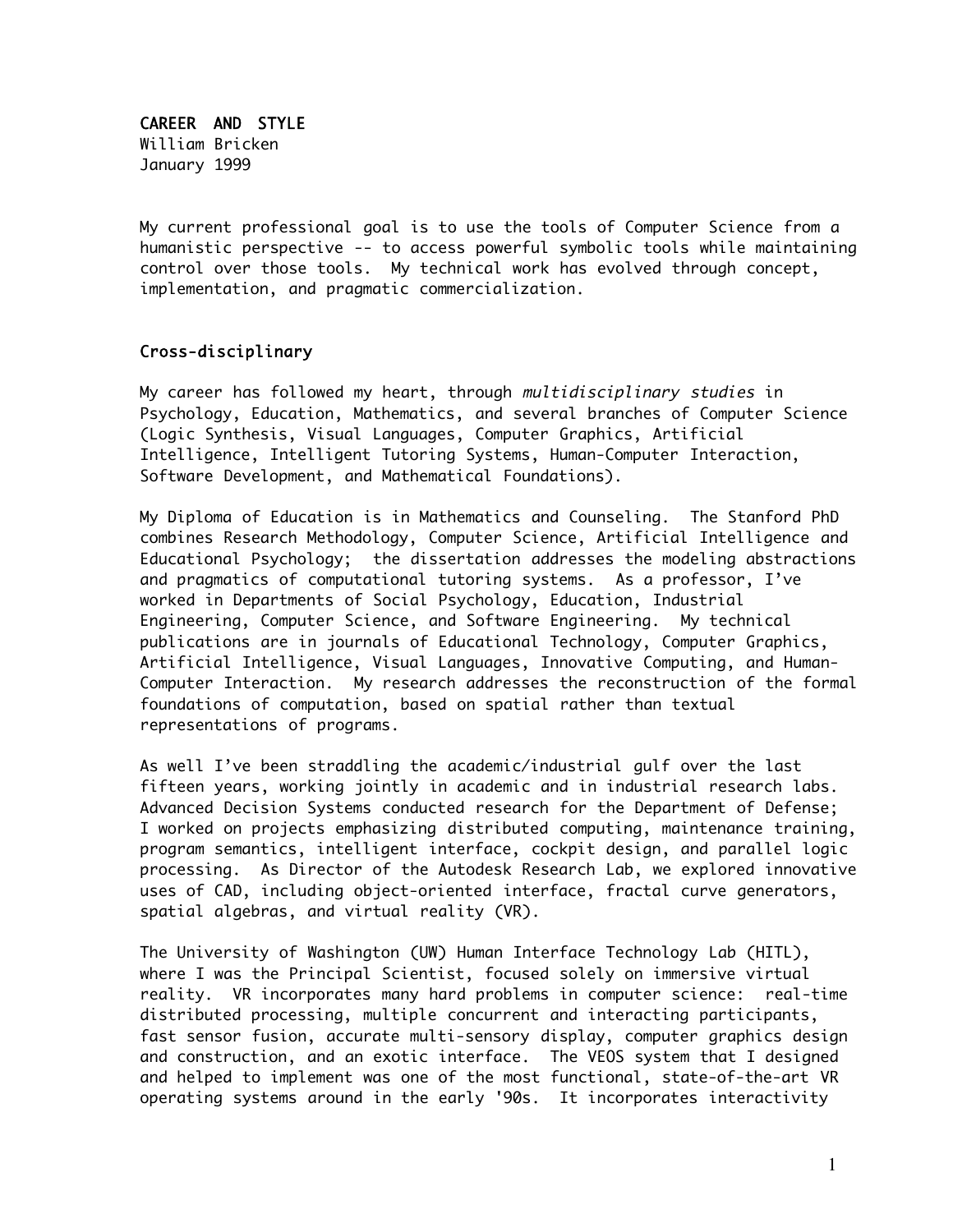tools which are based in physiological, psychological, and computational research. And it addresses many of the technical issues of web-based interactivity.

For grounding in physical reality, I've personally designed and built a large house, along the way mastering dozens of specific construction skills (such as landscape and architectural design, rough and finish carpentry, masonry, glazing, plumbing, electric, and lots of hauling and digging). The architectural design addressed functional, acoustic, air, heat, visual, and sound flow patterns. The garden was planted with native plants harvested from the nearby forest; the fireplace was faced with lava rocks collected from the local beach; the windows were installed after the walls so that they could be situated for specific views.

### Educational Innovation

I carried innovative educational techniques into my classrooms at Seattle University (SU). Each class mixed lecture and participation. AS a teacher of skilled software professionals, I focused on facilitation of learning while insisting that all students take responsibility for their own learning. Each student choose between three grading options: standard, goal-oriented contract, or direct negotiation with the instructor.

My educational philosophy is constantly being refined. I believe in embodiment, that education must be placed in a physical and visceral context for somatic as well as conceptual learning. Learning is deeply connected to empowerment, to that which students find relevant and functional in their lives. Empowerment requires that the curriculum itself be jointly designed by student and faculty, that students have direct control over and responsibility for their educational experience. And I strongly believe in exemplification, that the teacher must demonstrate what is being taught, and, more importantly, that how something is taught must be consistent with what is taught. So I tend to avoid constructed toy problems in favor of current technical issues, as untidy and as difficult as they may be.

Learning is embodied in action; learners are empowered when responsible for their own learning; teaching should exemplify both.

Within the high tech industry, metaskills (learning how to learn, tolerance of ambiguity, handling constantly shifting content, just-in-time skill acquisition, finding rather than remembering information) are far more important than content skills. Teaching and learning is for the long-term, with performance goals located in the five year range rather than the five week range.

Recently, I have been working on an idea for addressing the general absence of ethical grounding in Computer Science by developing a Computer Humanities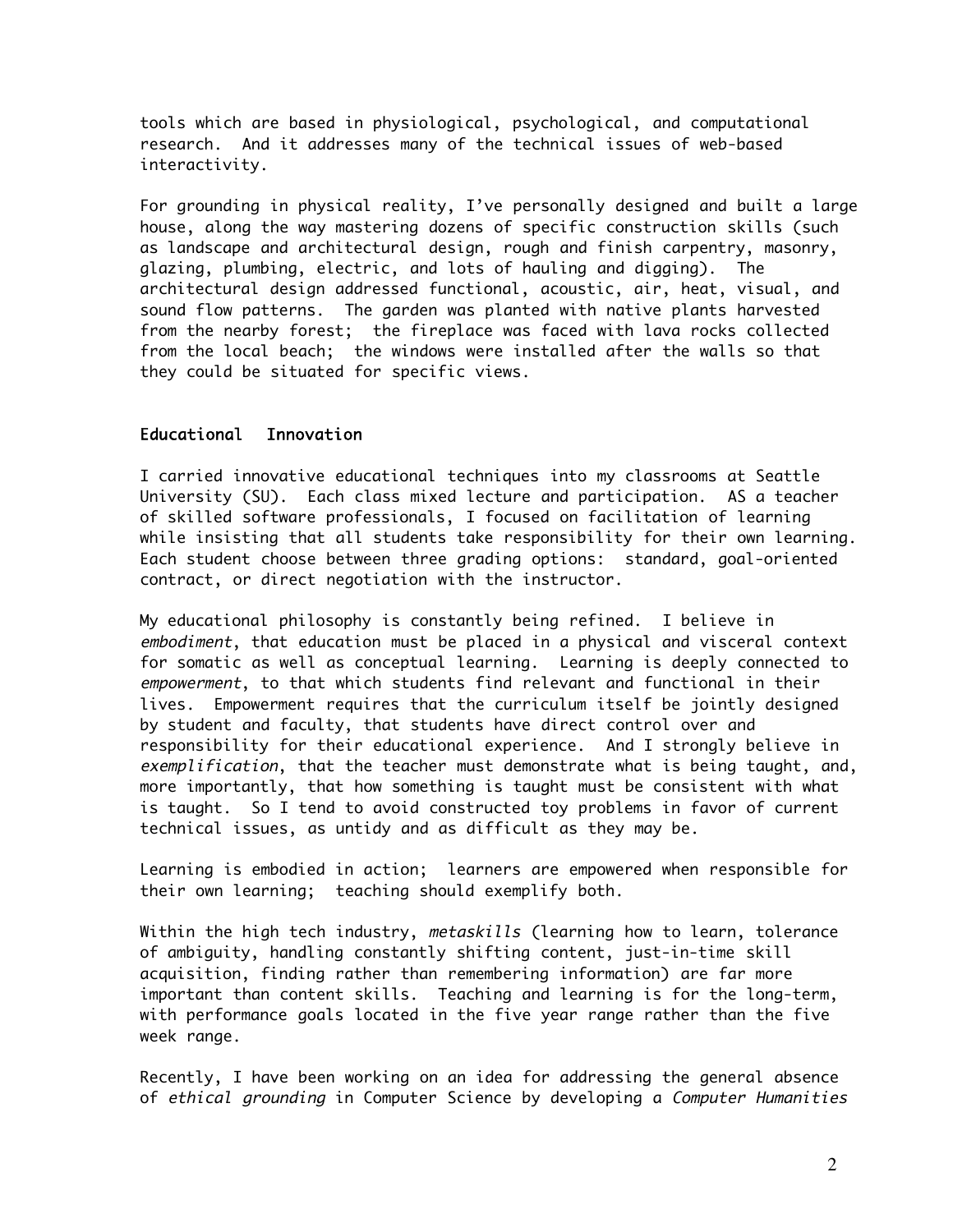curriculum. The idea is to refocus CS on the person, to see computational hardware as a rather obstinate tool that is in its infancy, poorly developed, and horribly designed. Computation is quite foreign to cognition (I am adamantly not a Cognitive Scientist), and our software tool developers have forgotten that tools serve people (as opposed to the dominant perspective that a person is free to invest time in operating computers).

One new idea -- originated by Mitch Kapor -- is to view institutional software (large accounting and transaction systems, operating systems, shipping and tracking, etc.) as national infrastructure, similar to our roads, airports, telephone lines, and broadcasting frequencies. This does not mean that the government manufactures software, just that commercial software developers will be assured national usage, with fees to match, at the cost of open standards.

Fundamentally I believe that knowledge itself has been developed redundantly in multiple academic and professional communities. Educators must work toward simplifying and condensing the diversity of notations across disciplines. My junior year in college turned out to be influential: I was taking Differential Equations from the Math department, Inorganic Chemistry from Chemistry, and Mechanics from Physics. At one point, all three were teaching the same material (the chain rule for differential equations) using different vocabularies and different notations. I realized then that "multidisciplinary" simply meant having a unified perspective while avoiding the knowledge elitism which maintained artificial boundaries and hidden information. Today in CS, one of the deepest problems is that programmers are holding onto esoteric knowledge (such as C programming hacks/tricks) in order to preserve intellectual territory. The computer industry is as yet too immature to see the uniting threads that have the potential of making computation essentially simple.

## Technical Innovation

I thrive in new and young research programs, having contributed to the founding of a couple of research labs (both still struggling), and a couple of entrepreneurial start-up companies (both failed).

My team fielded the first publicly accessible immersive VR system at SIGGRAPH'88. The intent was to make this technology freely available (modulo having to wait in line for an hour) to non-technical folks, to evaluate its effect on the naive user. The results of over 500 subjects yielded two central phenomena which almost everyone experienced: freedom and relevance. Folks delighted in the lack of constraints in a digital environment. It made them feel like superheros. And almost everyone said that the technology was relevant to their work and their lives. However, we also observed the very powerful suggestive capabilities of VR, it taps directly into an emotional commitment.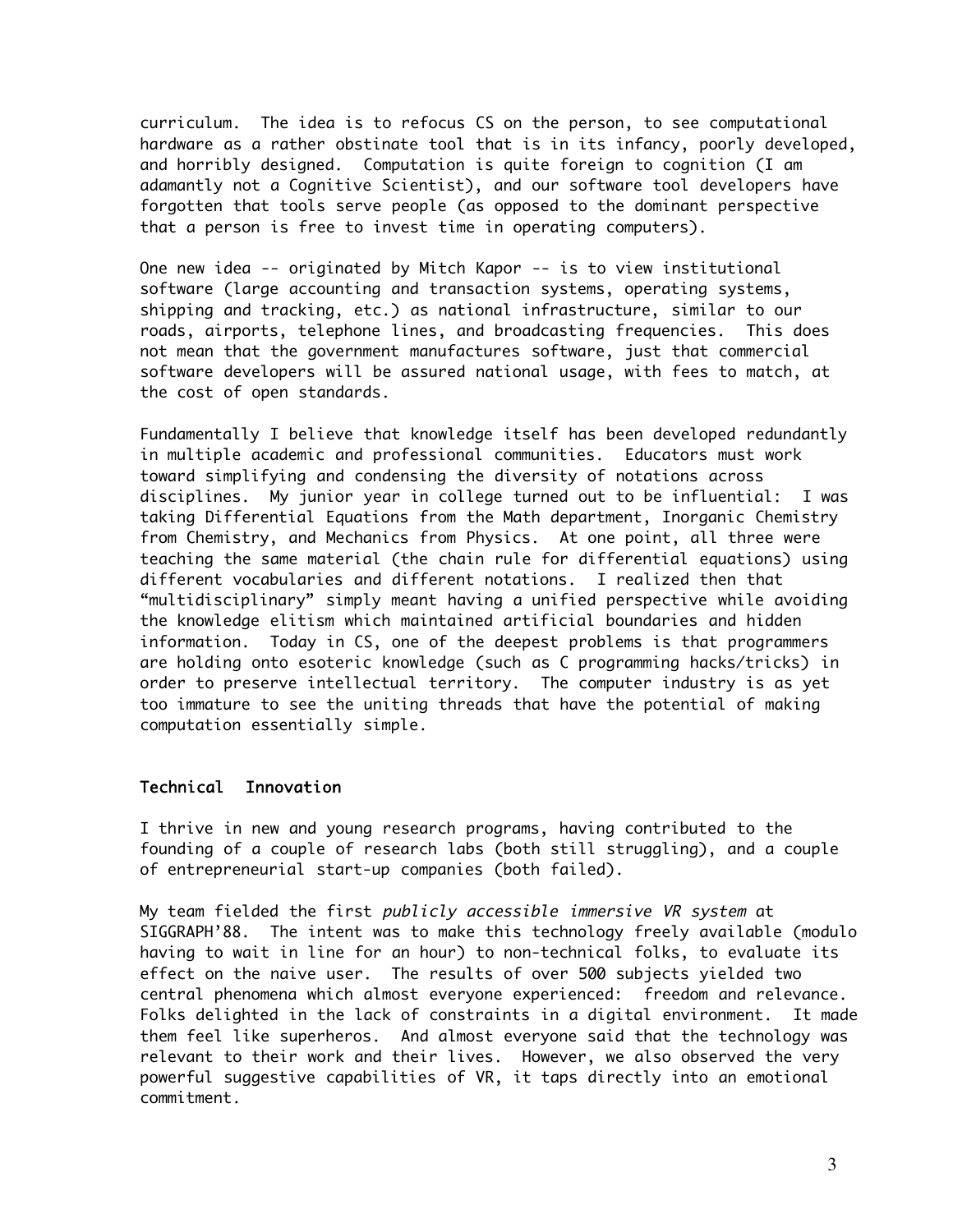I moved back into academia to study the psychology and ethics of VR technology, helping to establish HITL at UW. The immediate task was to build the lab infrastructure. For this I negotiated with many high tech companies, securing \$3M in donated equipment. I selected a small group of graduate students to admit into our program, and I provided classes and tutorials on VR software system design.

The technical challenge was to build a VR operating system that permits rapid configuration. VR raises so many significant research questions, and other systems at the time took literally days to reconfigure. The VEOS system which we built is reconfigurable in real-time. We could pose a question (What if your arms were made of rubber and could stretch to reach distant objects?) and have an experiential answer within minutes.

I was the Chief Scientist for a start-up company that invested nearly \$1M to further develop interactive VR software. The culmination of that work was a state-of-the-art VR system that supports multiple participants and complete environmental interactivity. The company failed to raise second round funding, primarily because the market for VR equipment had not yet ripened. Of course, it is in full flourish today in the form of video gaming.

My technical fascination is with *experiential formal systems*, a project that I've been working on for over 20 years. Spatial math uses a system of formal representation and transformation that is visual and manipulable, the opposite of the symbolic abstraction that constitutes almost all current formal approaches. This work was initially quite difficult to support, since it challenges so many conventional assumptions. Basically, I was told that I was "plainly wrong". So after failing to gain support for the ideas in lectures, I focused on implementation as proof of principle. That work found support from Paul Allen's research group, Interval Research Corporation, where I developed algorithms under trade secrecy. Secrecy means that I have not published over the last few years, although I have generated one book and dozens of publishable internal technical reports.

In attempting to validate the desirability of the techniques of spatial mathematics, I sought the most difficult pragmatic problems in the application area of logical deduction. These hardest problems occur in the optimization and validation of large semiconductor circuits. I've succeeded in demonstrating world-record performance for benchmark circuit optimization using a diagrammatic formal system to achieve Boolean minimization. These tools use "void-based" reasoning, essentially using void-substitution (erasure) in place of symbol manipulation. The ultimate goal is reconfigurable computing, the union of hardware specification languages and software programming languages into physical circuitry that can be programmed and modified in real-time. This could provide hardware acceleration for any software algorithm using only one reconfigurable chip. This project is motivated by the performance demands of multimedia computing, which currently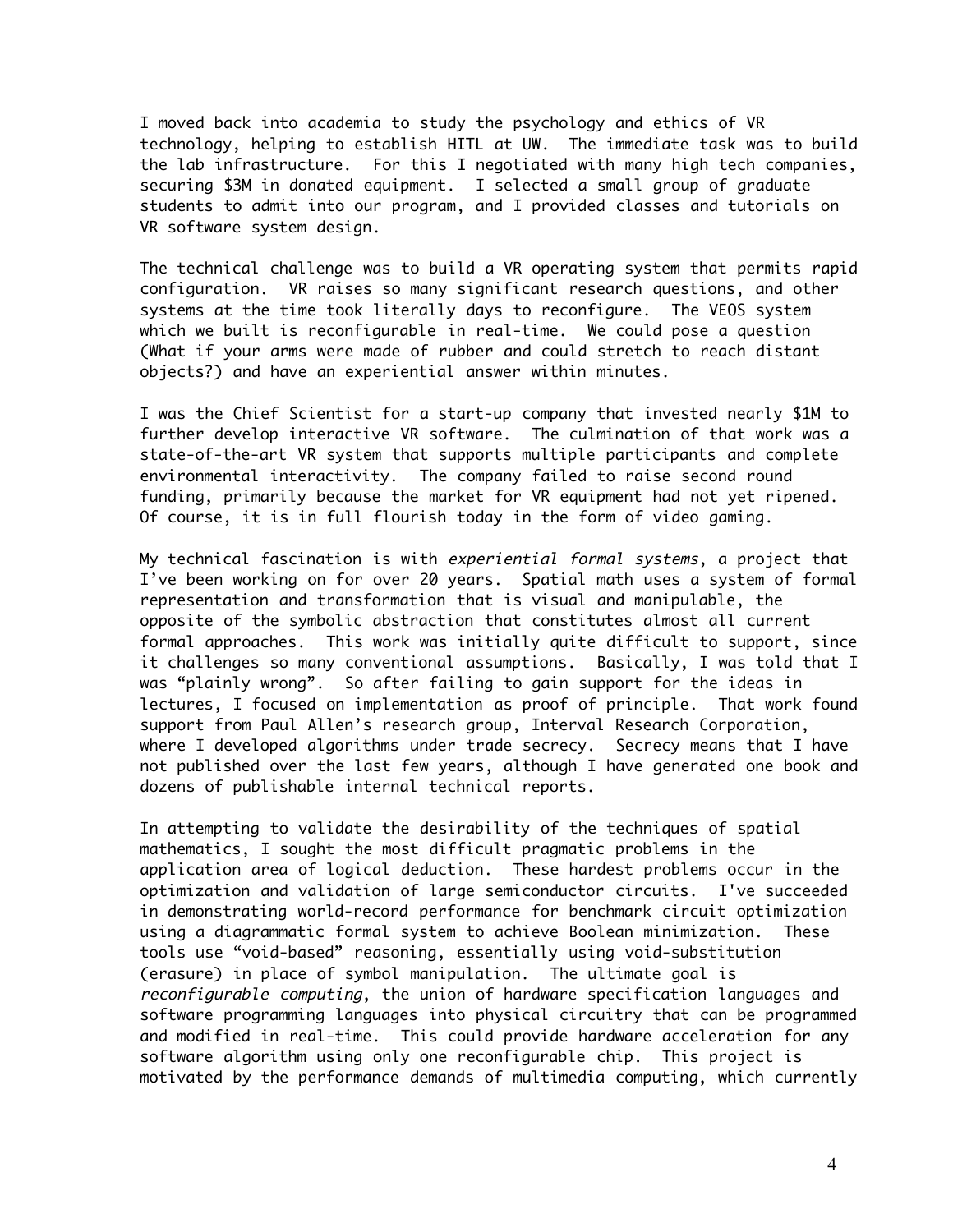require specialized, and largely non-redundant, circuitry to accelerate functions such as audio, 3D graphics, videoconferencing, and compression.

In 2001 I co-founded Bricken Technologies Corporation (BTC) in order to commercial the boundary mathematics application to semiconductor design and optimization. BTC provided the opportunity to spend three years intensively programming. I loved the opportunity to develop novel, high-performance algorithms for exceptionally difficult optimization problems. The company was formed, unfortunately, just after the dot-com bubble burst, so attracting funding proved to be very difficult. We finally closed the corporate doors early in 2005. Building software in start-up companies is arduous, due to limited time resources. Errors are too costly to be acceptable, and I thrived in these difficult circumstances. I deeply enjoy the challenges of high performance programming because I enjoy designing architectures and algorithms that require extremely high quality. I've developed a suite of unique skills that apply widely, and I like to use them directly to solve business problems.

### Weaknesses

I speak only English (unless you consider programming as a foreign language). Generally I work on long-term future technologies with a formal basis (this includes formal verification, new models of inference, virtual reality, reprogrammable hardware, and advanced educational technology). This disposition leaves me somewhat abstracted, a visionary rather than a pragmatist. I also work with technically unpopular concepts, preferring radical change to gradual improvement.

That said, I have an excellent reputation managing technical teams, and have been fortunate enough to lead teams that have developed nationally acknowledged software capabilities.

# Potential Contributions

# Computer Design:

- -- advanced VR systems
- -- software tools for the design of interactive experience
- -- logic engines (serial and parallel)
- -- logic synthesis
- -- intelligent tutoring systems
- -- computational pedagogy and ethics
- -- complementary skills in both technology and education
- -- deep knowledge of current technology and of technological trends